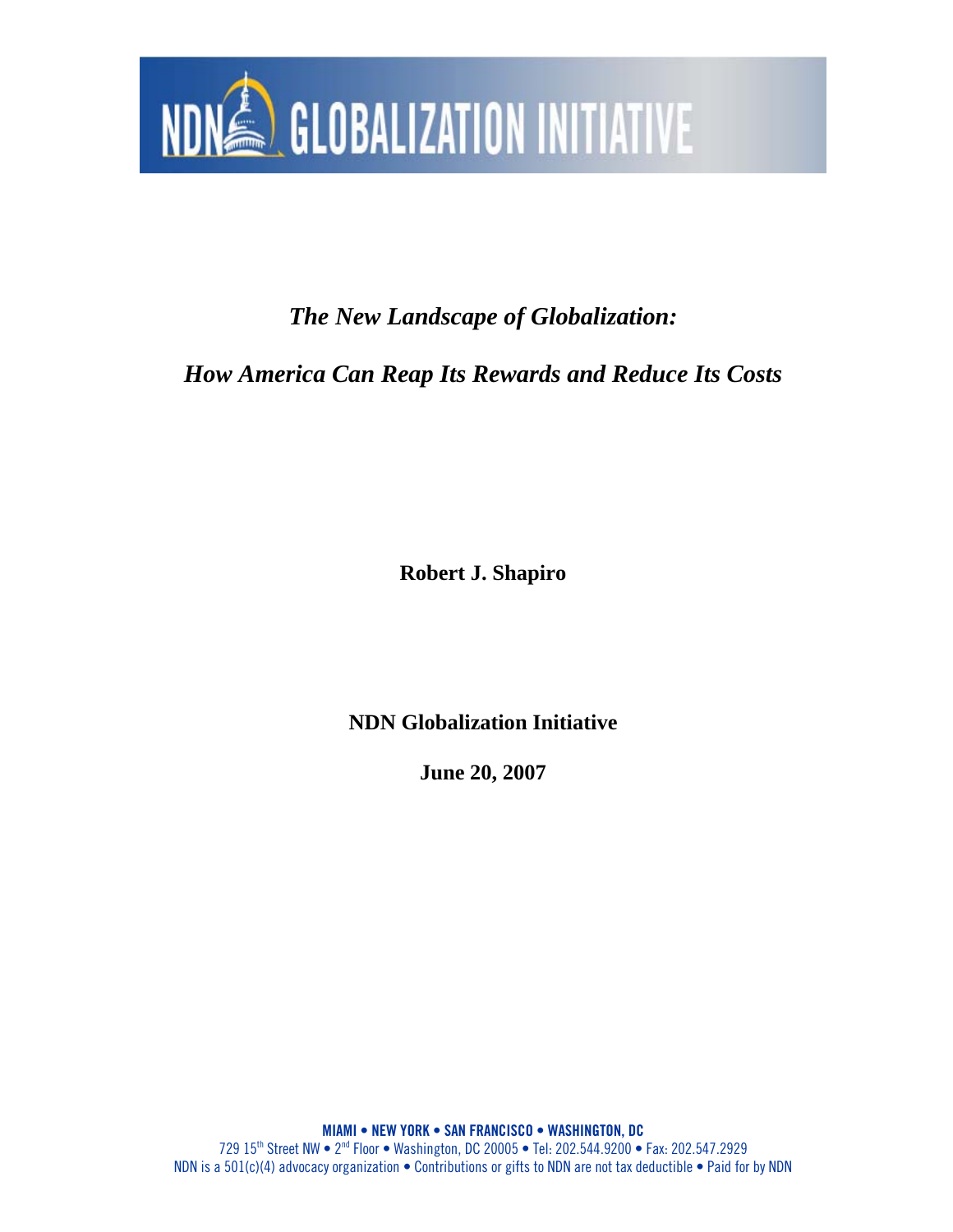

# *The New Landscape of Globalization: How America Can Reap Its Rewards and Reduce Its Costs*

## **Executive Summary**

In this paper, Dr. Robert Shapiro, NDN's Globalization Initiative Director, presents a new analysis of the fundamental dynamics of globalization and how they affect U.S. growth, productivity, wages and job creation. He notes, "We live in a new period in our economic development, shaped by the demands of globalization and new technologies. So far, American businesses and workers have adapted quickly and well to these forces, and as a result, the United States has experienced stronger growth and productivity gains than any other large, advanced nation. These same factors also have serious adverse effects for millions of Americans. Even as growth and productivity have surged, new job creation and wage increases both have slowed sharply. We can address these adverse effects without sacrificing the benefits of globalization and technological advance, principally by expanding public investments in critical areas and reforming health care and energy policies."

Dr. Shapiro makes three principal recommendations to policymakers looking to restore broad-based prosperity in America.

**Modernize our Health Care and Energy Policies** – Reduce pressures on workers' wages and jobs through health care reforms that reduce the rate of increase in employers' and workers' medical insurance costs, and energy reforms that reduce upward pressures on energy prices and U.S. dependence on foreign energy.

**Invest in our Workers and Kids** – Enact a comprehensive new strategy to better ensure the life success of every worker and child in the  $21<sup>st</sup>$  century; focus significant new investment on giving all Americans the skills and knowledge needed to work productively in the emerging idea-based economy; initiate a new national commitment to provide all Americans deep training in information technologies and ubiquitous and inexpensive access to the evolving global communications network itself.

**Foster and Accelerate Innovation** – Foster technological and business innovation and their spread throughout the economy by promoting the formation of new businesses, increasing support for basic research and development, upgrading our infrastructure and aggressively protecting American intellectual property rights in foreign markets.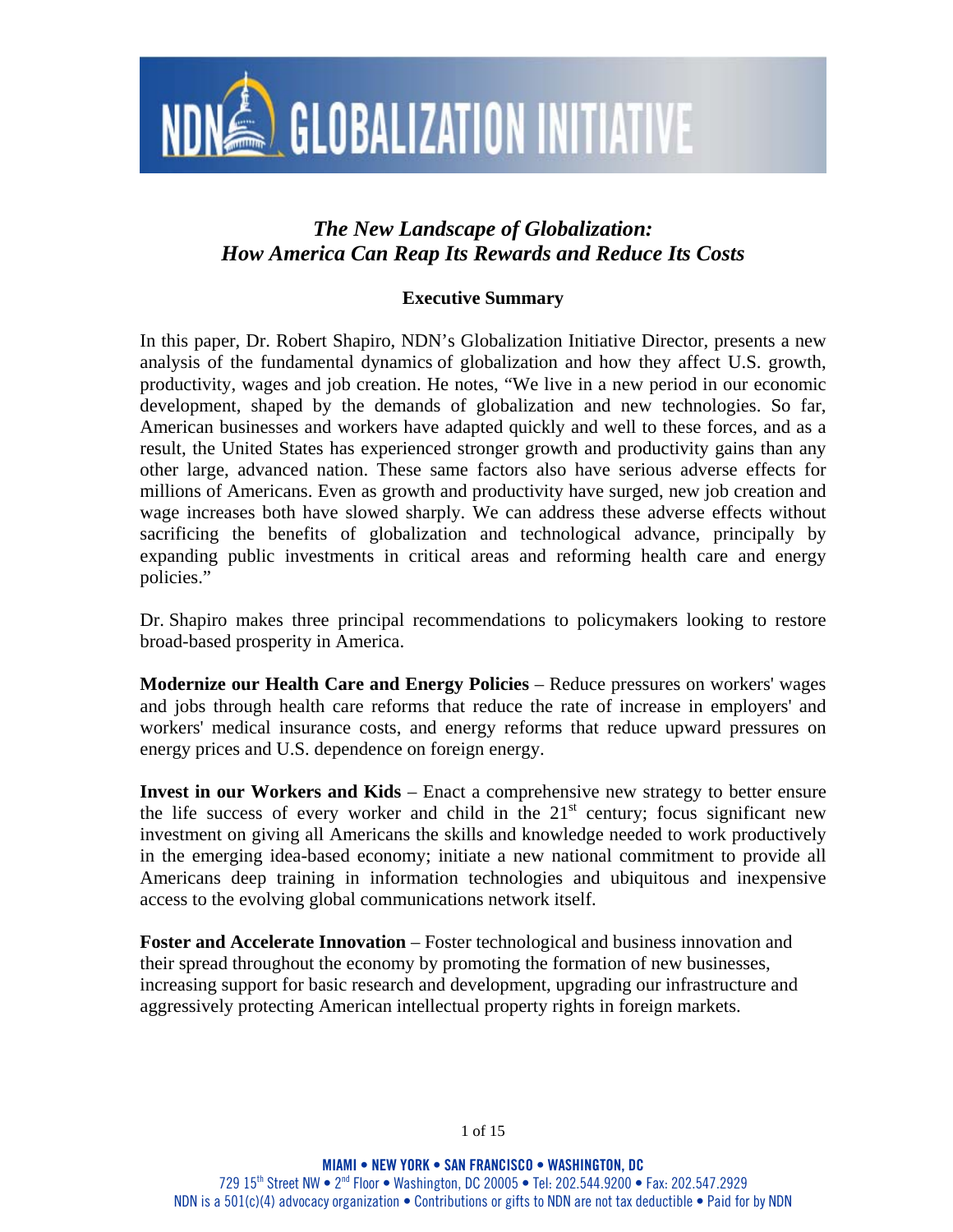## **About NDN's Globalization Initiative**

*NDN recently announced a major expansion of its path-breaking Globalization Initiative. This new expansion will allow NDN to dramatically increase its work in shaping one of the most important debates in American politics today – how to best make globalization work for all Americans. NDN's Globalization Initiative will include the Bernard Schwartz Forums on Economic Policy; the next series of papers in NDN's 21<sup>st</sup> century skills series; and opportunities to engage leading policymakers, Members of Congress, and Presidential candidates in the debate on globalization.* 

*For additional information on NDN's Globalization Initiative, please visit our website at www.ndn.org. Comments on this paper or the globalization debate may be submitted to our blog at allamericans@ndn.org.*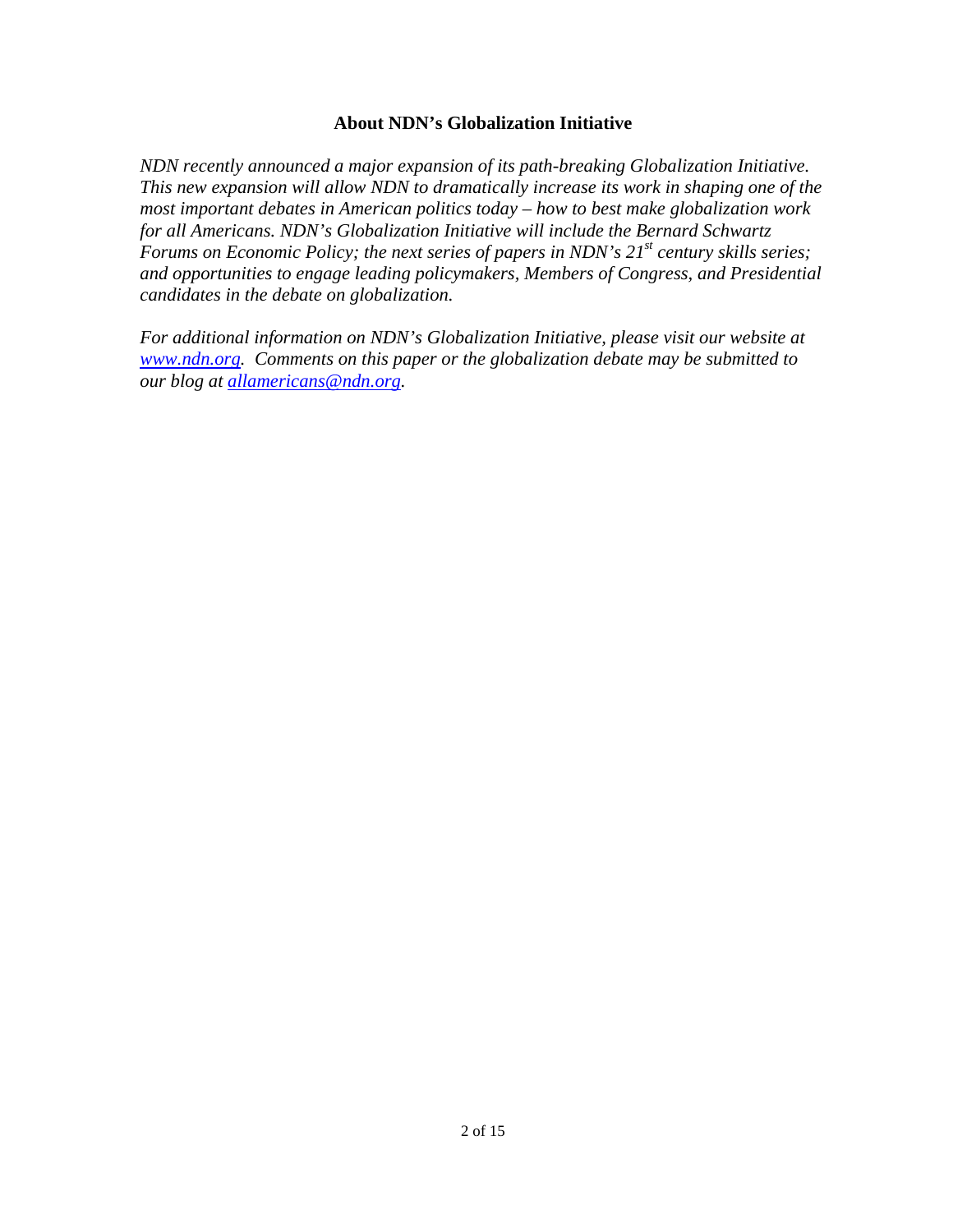## *The New Landscape of Globalization:*  How America Can Reap Its Rewards and Reduce Its Costs<sup>1</sup>

#### **Robert J. Shapiro**

We live today in a new period in economic development, one shaped by the demands of globalization and new technologies. So far, American businesses and workers have adapted quickly and well to these forces. As a result, the United States has generated stronger growth and productivity gains than any other large, advanced nation. These same factors, however, also produce some serious adverse effects for millions of working Americans. Even as growth and productivity have surged, new job creation and wage increases both have slowed sharply. The challenge for policymakers is to address these adverse effects without sacrificing the benefits of globalization and technological advance, principally by expanding public investments in critical areas and reforming health care and energy policies.

#### *The United States Goes Global*

1

Globalization is changing the basic conditions for every economy, and there is no going back. Over the last 15 years, the share of worldwide GDP that is traded across national borders increased from about 18 percent in 1990 to just under 30 percent today – the highest levels and largest increases ever recorded. In the United States, imports will likely reach \$2.4 trillion this year, more than the GDP of all but three other countries in the world. Moreover, the global exchanges occurring today are fundamentally different from what characterized international trade a generation ago. The companies that constitute the core of our own economy and many others operate through global networks based on technologies that enable them to break up the production of whatever they produce into dozens or hundreds of discrete parts, parcel them out to facilities in different countries, and then assemble and distribute them to scores of different markets. The other critical difference is that for the first time, there is one, genuine global economy, linking together not only the advanced countries of North America, Western Europe and Japan, but also the huge and fast-growing developing nations of Asia, the transition countries of the Russian Federation, Eastern and Central Europe, and even the lagging economies of Latin America and struggling nations in Africa.

The first and greatest impact of these developments has been felt in some of the poorest and largest places on earth, which have moved from economic outsiders to global players. In China and India, the number of people working in modern factories and offices has exploded, raising manufacturing wages by two- to three-fold in little more than a decade's time. Since those wages are still a lot lower than in most other places, the addition of hundreds of millions of Chinese and Indian workers to the global labor force has produced new pressures on jobs and incomes, especially in countries like Mexico and Malaysia that now compete directly with Chinese and Indian producers.

<sup>&</sup>lt;sup>1</sup> This paper is adapted from *Futurecast: Three Forces Changing the Way We Live and Work*," to be published in 2008 by St. Martins Press.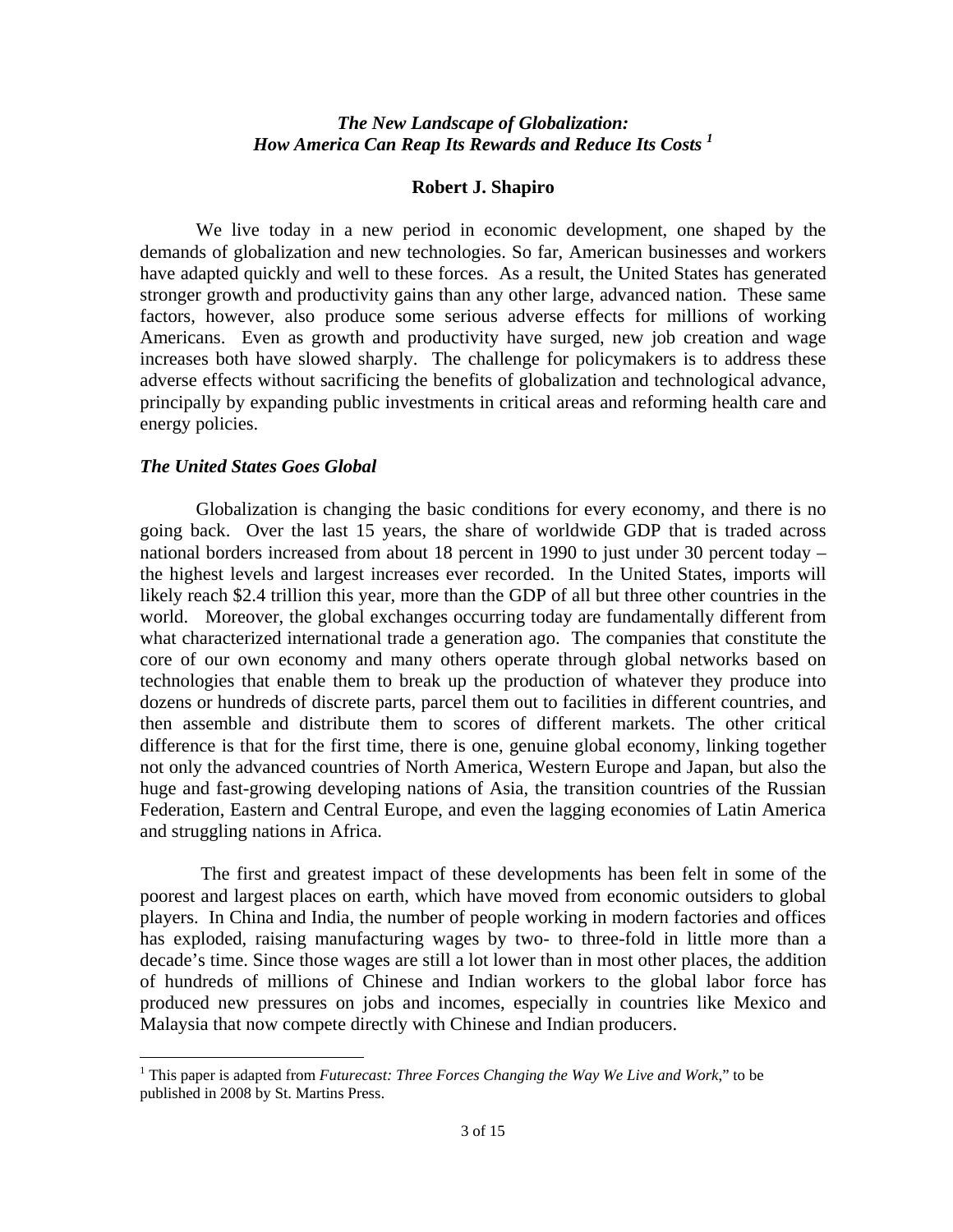For advanced economies as well, these developments offer enormous opportunities. Businesses most adept at building and operating global networks of suppliers, producers and distributors can take advantage of all of the cost savings and tap into all of the markets the world can provide.

In the last generation, the United States has become the most thoroughly globalized of the world's advanced economies, as its trade and investment flows have both risen sharply and been distributed widely across developing and industrialized nations. This represents a major break for American businesses. From the early years of the  $20<sup>th</sup>$  century to its last two decades, the United States was singularly self-sufficient economically. While Europe's economies were too small to produce everything each country needed, and their proximity to each other allowed them to trade among themselves relatively inexpensively, the United States faced oceans separating it from most markets and so instead developed its own vast, national market. For nearly a century, America sustained its place as the world's largest economy by using its own natural resources and its own technological and human capacities to produce just about anything its businesses and people needed or wanted. Through the 1960s, all U.S. trade – the total of the nation's imports plus its exports – still equaled just 10 percent of our country's GDP, while the value of everything traded by French, Italian and British firms equaled between 28 percent and 42 percent of their GDPs.<sup>2</sup>

Today, America is still much less dependent on foreign trade than other advanced countries. In 2005, our imports and exports equaled 25 percent of GDP, compared to 56 percent for the major European nations.<sup>3</sup> Even so, the United States is the world's most global economy and better positioned to prosper in the future. This view differs sharply from what might be called the "Chicken Little" view of America's place in the global economy, which sees the United States as essentially weak in trade and heading into decline. This view is wrong; and insofar as our officials buy into it, they could weaken the country's economic prospects.

The fact is, no country can do well economically today without a solid economic presence in the world's fastest-growing developing countries as well as in the major industrialized nations. Here, we find one of the most striking and important economic contrasts in the world today. In 2004, more than 44 percent of all U.S. exports went to the developing nations driving much of the world's growth and integration, and those same nations provided more than 50 percent of U.S. imports.<sup>4</sup> By contrast, the nations in the EU-15 have continued to hold most of the rest of the world at arm's length, selling less than 15 percent of their exports to developing markets and buying just about 20 percent of their imports from developing nations.<sup>5</sup> Instead, almost three-fourths of EU exports go to other EU countries, and more than two-thirds of EU imports come from other EU countries.

<sup>&</sup>lt;sup>2</sup> World Bank, World Development Indicators, 2006.

<sup>3</sup> *Ibid.* 

<sup>&</sup>lt;sup>4</sup> U.S. Department of Commerce, International Trade Administration data, 2006.

<sup>&</sup>lt;sup>5</sup> World Trade Organization data, 2006.,  $\frac{http://www.wto.org/english/res-e/status-e/statuse.htm.$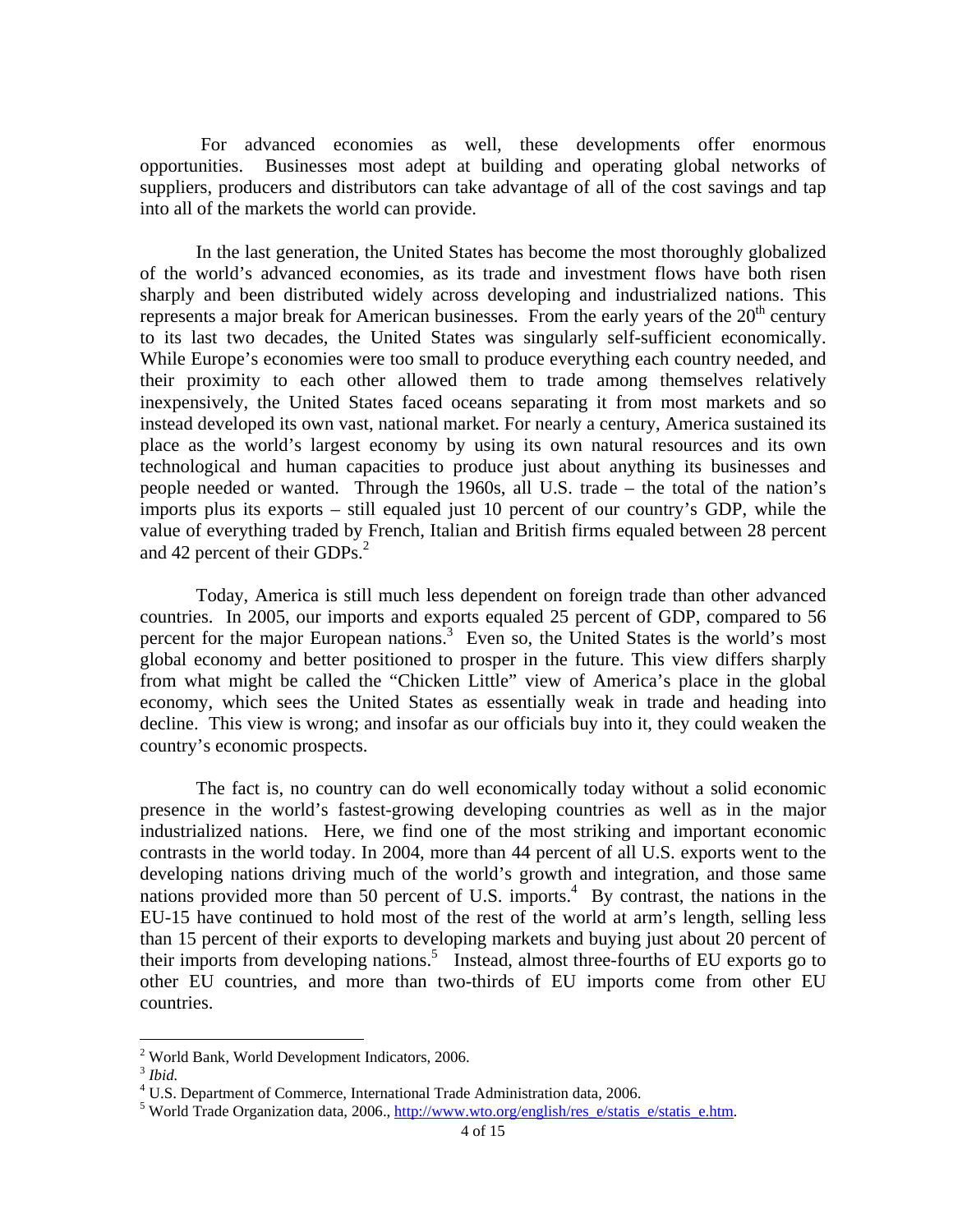Underneath America's more extended global network of imports and exports, U.S. companies also have much greater presence in the world's developing economies. From 1995 to 2003, about 28 percent of all foreign direct investment from the United States went to developing nations – two to four times the developing-nation share of the foreign investments coming out of Germany, France and Britain.<sup>6</sup> Among advanced economies, only Japan focuses its foreign investment on developing markets as much as the United States. As a result, 47 percent of all U.S. merchandise imports come from subsidiaries owned wholly or partly by American companies, including 58 percent of those imports from Mexico and South Korea, as well as an astonishing 79 percent of our merchandise imports from Japan and 60 percent of those from Great Britain.<sup>7</sup>

The stark differences in foreign direct investment patterns between the United States and most other advanced countries extends to the most important developing economy and emerging market, China. In 2003 (the most recent international data), direct investments in China by American companies were 10 to 20 times as great as those of any European country; and as a share of all their foreign direct investments, American companies commit two-to-four times as much to the Chinese market as German, French or British companies.<sup>8</sup> Already, 25 percent of our imports from China come from Chinese subsidiaries of U.S. firms. As China's economy and those of other fast-developing nations expand and mature over the next decade, the western companies with the largest and firmest footholds there also will be in strongest positions to tap these growing markets and benefit from their progress

Given America's trading position just forty years ago, this embrace of globalization is remarkable. By all the evidence, America's companies have adapted more successfully as global economic conditions have changed. There are many ways to understand why this is happening. Americans may be more comfortable operating globally, because our country is more ethnically and culturally diverse. U.S. companies also have less choice about adapting quickly and thoroughly, since domestic competition is more intense here than in Europe or Japan. American companies certainly face fewer legal and regulatory barriers in adapting to new conditions. Whatever the explanation, the American economy has been changing in ways that create real and growing advantages for a period of globalization.

#### *The U.S. Economy and Its Strong Suits*

A number of other measures also point to important underlying strengths in the American economy. Employing those who want to work is a traditional test and, compared to other advanced economies, one in which America remains strong. Over the last decade, the average share of our labor force looking for work but unable to find it – about 5 percent at any time – has been about one-fifth lower than in Britain, two-fifths lower than in

 6 United Nations Conference on Trade and Development (UNCTD), 2006.

<sup>&</sup>lt;sup>7</sup> U.S. Census Bureau, "U.S. Goods Trade: Imports and Exports by Related Parties: 2006," May 10, 2007.

<sup>8</sup> United Nations Conference on Trade and Development (UNCTD), 2006.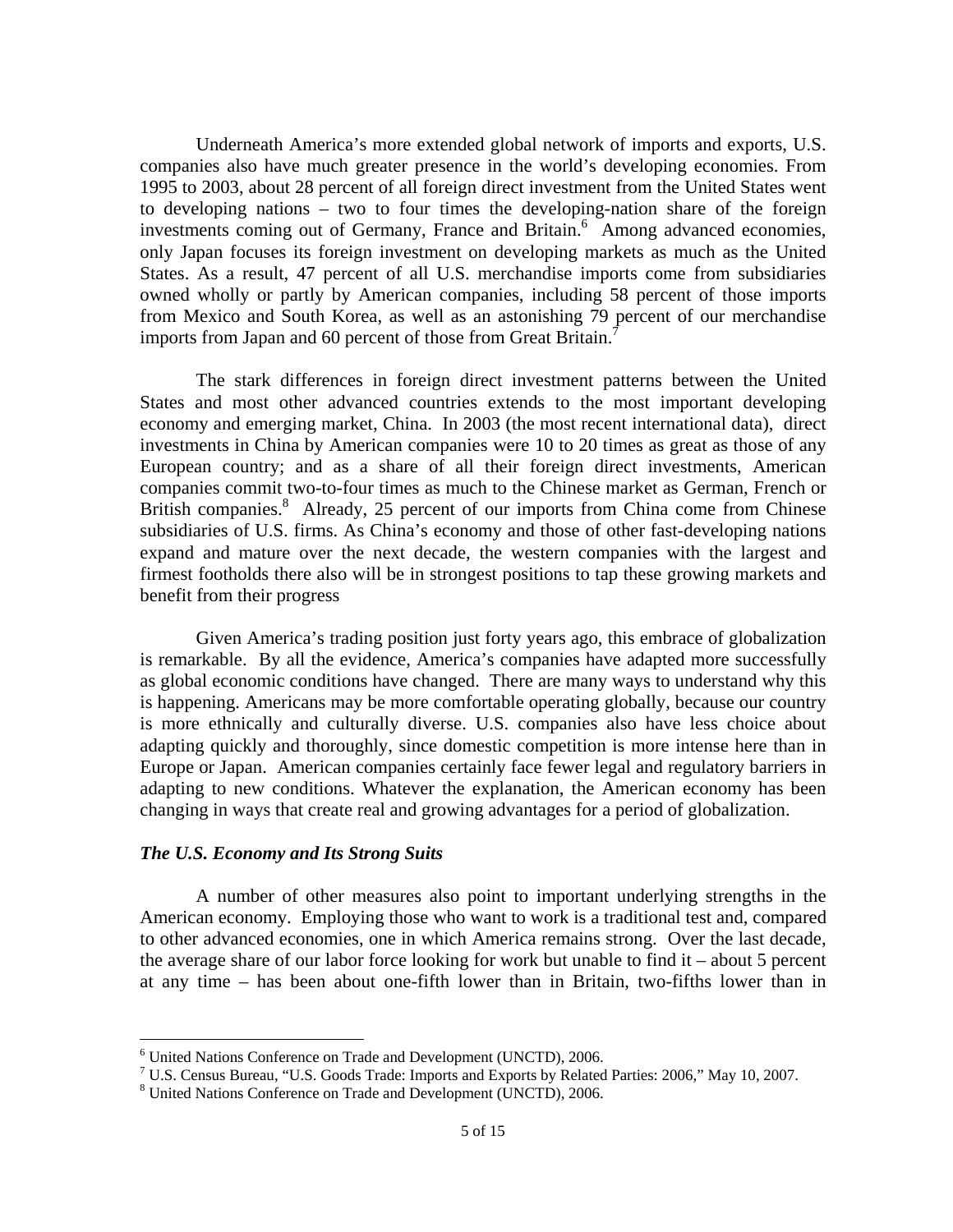Germany, and half the share in France and Italy. $9$  Only Japan has had consistently lower unemployment than the United States. When Americans lose their jobs, they also usually find new ones a lot faster. Over the last ten years, about 80 percent of unemployed Americans found new jobs within six months, compared to 60 percent of jobless Britons and only about one-third of unemployed Germans and French. Americans with jobs also work 10 to 25 percent more hours in a year than the people in other advanced countries (except Japan). Shorter hours may seem appealing, but the difference is one of the reasons why most Europeans earn less and their economies produce less, *per capita.* 

 In these times, a country's ability to develop and use advanced information technologies is nearly as important for its economic health as its capacity to keep its people employed. This, too, is an area of comparative American strength. Over the last decade, a number of nations have successfully made computers and the Internet integral parts of the way they conduct their business and personal lives. Yet with the exception of the United States, all of them are small countries – Sweden, Finland and Denmark, Singapore, Hong Kong and South Korea, Bermuda and Australia – that deliberately set about to do that. Despite America's vast size, deep economic inequalities, an economy with thousands of sub-sectors and a stupefying variety of businesses of every sort, and no national policy or funding to support the spread of these technologies, in 2004 it had more than 76 PCs for every 100 inhabitants, and 63 percent of its population used the Internet.<sup>10</sup> No other large, diverse economy has come close on both measures.

In the race to lead global innovation, what matters is how much is invested in research and development, and how well the country's economy commercializes and uses what comes out of it. Here, the United States also has broad and growing advantages. In 2003, the United States spent nearly \$300 billion on R&D, compared to \$210 billion by all of Europe, barely \$100 billion by Japan, and less than \$80 billion by China – and the gap in 2003 was larger than it had been in 1990 or 1995.<sup>11</sup> That's one reason why U.S. inventors and companies have early leads in many promising areas of biotechnology and nanotechnology, including genetically-modified food, personalized medicines, filtration systems for highly-polluted water, and advances in solar energy technologies. America's early leads in these areas may not ultimately matter, since no one can say which of these or other emerging technologies will have far-reaching economic value and effects. But if any of them strike gold, it is more likely to happen in the United States, with so much more annual R&D, so many more research universities and young companies coming up with technology breakthroughs, and private equity investors placing more than \$20 billion a year in long-shot bets on infant technologies. $^{12}$ 

Given these advantages, it should be unsurprising that the National Science Foundation reports that American companies over the last generation have vastly increased their worldwide lead in the manufacture of high-technology products. Less than 20 years

 $9$  The OECD takes all the jobs statistics from around the world and applies standard definitions. OECD Employment Outlook 2005.

<sup>&</sup>lt;sup>10</sup> International Telecommunications Union, 2006.

 $11$  National Science Board, Science and Engineering Indicators, 2006.

<sup>&</sup>lt;sup>12</sup> Money Tree Report, 2006, PricewaterhouseCoopers and the National Venture Capital Association.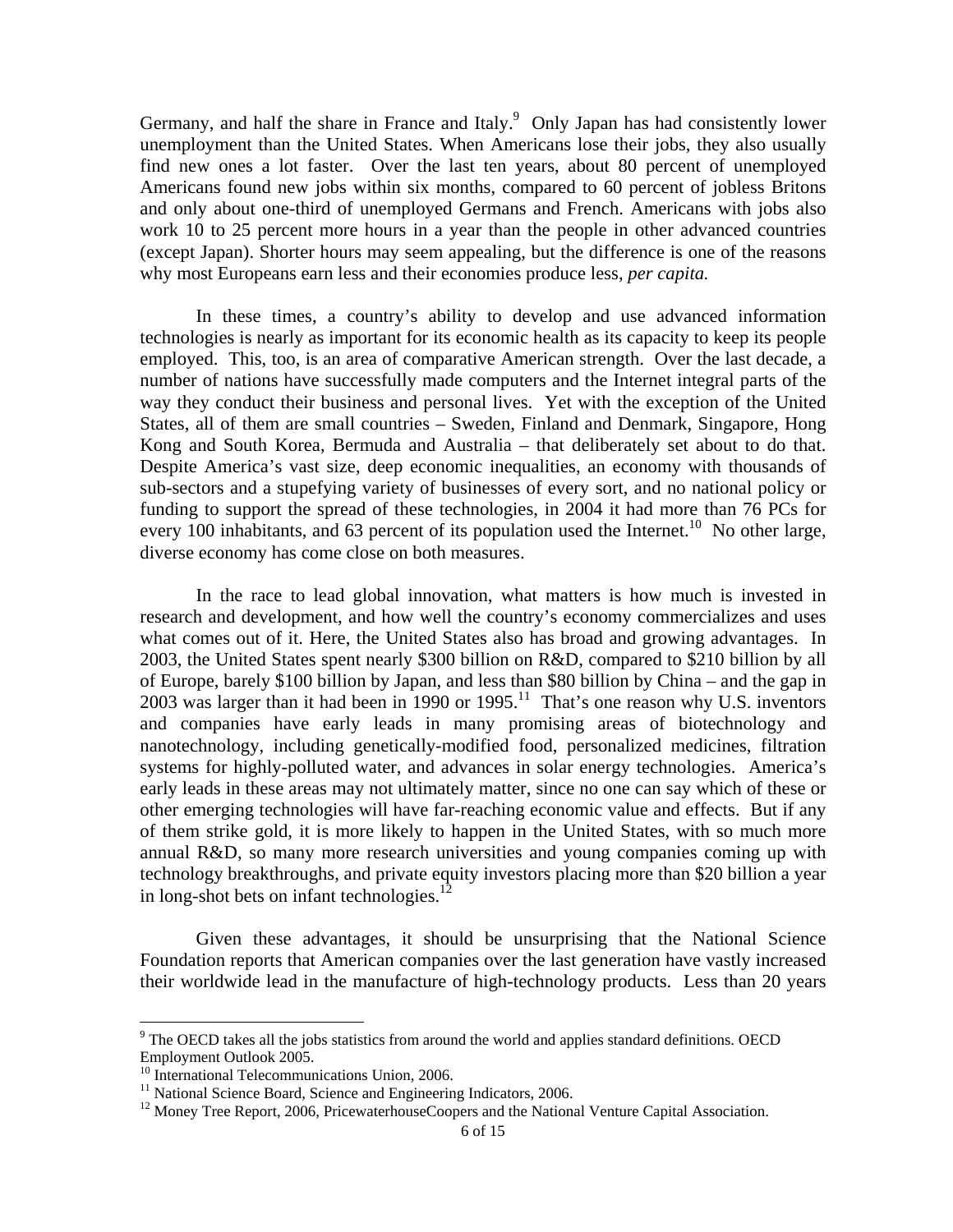ago, Europe, Japan and America each claimed a little more than 25 percent of the world market share in this area; by 2003, the U.S. share had reached almost 40 percent, while Europe fell to about 18 percent, and Japan had just about 10 percent.<sup>13</sup> If the United States can maintain this lead, globalization will increase its significance. American hardware, software and Internet companies will have a leg up as China and India go increasingly digital. In 2004, India had barely one PC for every 100 Indians and just 3 percent of its population was online, while China had about 4 PCs for every 100 Chinese and just a little over 7 percent of its people used the Internet. By 2020, China should be as digital and wired as most European countries today, and India also will make substantial strides. American companies will provide much of what will then be the latest generation of these technologies – even if much of it is produced by foreign subsidiaries and affiliates – as well as the IT services that will accompany their spread.

America's greatest advantage in advanced technologies lies not in their development and spread, but in how Americans use them. A succession of American and European studies have found that how much a company or a country spends on IT makes little difference in how productive they become. Over the last decade, European businesses invested nearly as much in IT as U.S. firms, relative to the size of their economies. Yet, the productivity of the industries that spent the most on these technologies increased by 3 to 4 percent a year in the United States, compared to no change at all or even slight declines in Europe. $14$ <sup>-</sup>

The fact is that the productivity gap between the United States and Europe and Japan has increased steadily for more than a decade, pointing to America's single, most important economic advantage at a time for rapid globalization: basic competition is more intense inside the U.S. economy. Japan and Europe's large countries still maintain regulatory walls around much of their retail, wholesale, financial, business and personal service sectors, so they are still dominated by millions of inefficient, small companies with little incentive to change almost anything. America's more bare-knuckled competition at almost every level and aspect of its economy makes its workers and companies less secure, especially in a time of galloping globalization and technological progress. It also forces companies and workers to change all the time, by using the latest technologies and business practices to improve something they make or do, or come up with new products, processes and ways of doing business.

## *The Hidden Costs of Globalization*

Globalization and technology also are changing the character and needs of the businesses where most Americans work in another critical way. For centuries, large national and international companies focused on securing the basic resources of capital and labor at the lowest price. Globalization, however, makes labor and capital more easily and

<sup>&</sup>lt;sup>13</sup> National Science Board, "Science and Engineering Indicators," 2006.

<sup>&</sup>lt;sup>14</sup> Raffaella Sadun and John Van Reenen, "Intellectual property, technology and productivity: It ain't what you do it's the way you do I.T." EDS Innovation Research Programme, Discussion Paper No. 002. October 2005.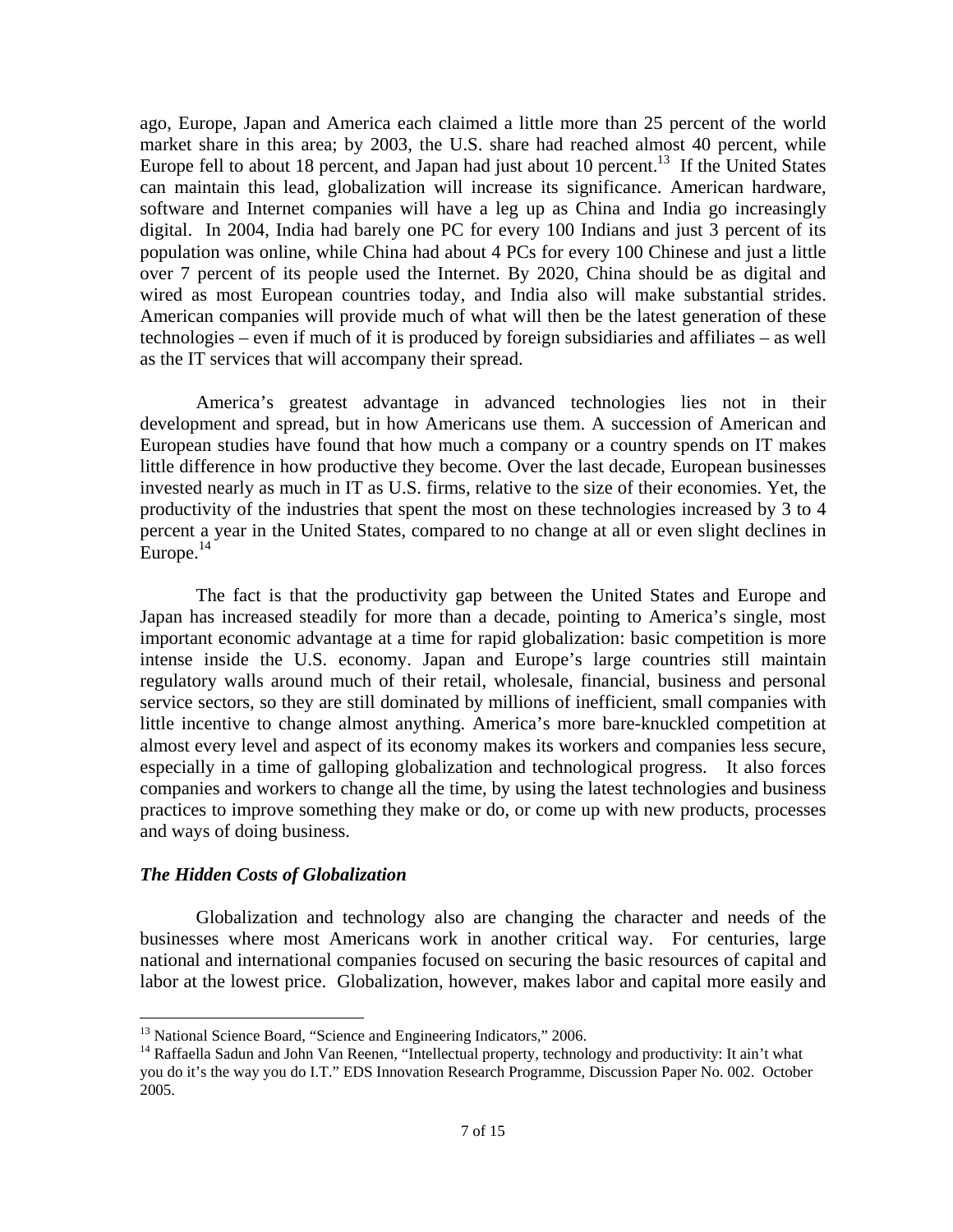relatively cheaply available as global companies tap into the labor forces of large developing countries and global capital markets give U.S. business access to the world's savings for their investments. At the same time, new technologies have vastly expanded our capacities to manage and use information and ideas. The result is that modern businesses have shifted much of their focus from securing capital and labor, to creating and managing ideas and information.

The "idea-based" economy has gone from metaphor to concrete reality. Since the mid-1990s, U.S. companies have invested as much in intangibles – the formal intellectual property of patents and trademarks, as well as databases, branding, organizational changes and the training or human capital to use these ideas – as in all physical assets. These intangibles also have become the most important factor determining a business's market value. Twenty years ago, the value of the physical assets of the top 150 U.S. public companies – what those assets could be sold for, on the open market – accounted for 75 percent of the total value of their stocks. By 2004, the book value of the top 150 corporations accounted for just 36 percent of the total value of their shares. Today, nearly two-thirds of the value of large companies comes from what they know and the ideas and relationships they own.

As globalization and technology shift the strategic focus of modern businesses from labor and capital to information and knowledge, the implications for everyone who works for a living are enormous. Those people who create ideas and information – innovators – reap very large rewards. Those who can perform well in a business environment increasingly shaped by information technologies and streams of data also will prosper, whether they are in basic manufacturing, personal services or high finance. A teenager who can use the inventory control program of a fast-food restaurant or easily operate the computer-controlled cash register will earn more than a friend who only can flip burgers.

While globalization and technological advance clearly benefit the overall American economy, not everyone today gains. America's corporations clearly benefit, judging by their record profits in recent years. High corporate profits also benefit shareholders, who directly and indirectly include nearly half of all Americans – roughly 40 percent of U.S. stocks are now held by private pension and personal retirement plans.<sup>15</sup> Moreover, all the imports coming from developing countries as well as other advanced countries help most Americans by stretching their wages further and vastly expanding their consumer choices.

But globalization also has had a nasty surprise for working people in America, as well as Europe and Japan. It begins with the most basic force in modern globalization, the waves of technology, investment and expertise that have gone to China, and to a lesser extent India, from companies in America, Japan and Europe. The labels of everything we use are silent testimony to the results: Chinese companies, many owned by U.S. corporations, now produce many sophisticated standard goods, from laptops and

<sup>&</sup>lt;sup>15</sup> As America's population continues to age, those profits will help support the retirement of tens of millions of elderly people -- and thereby also help support the overall domestic demand that helps create the jobs whose wages are rising only very slowly.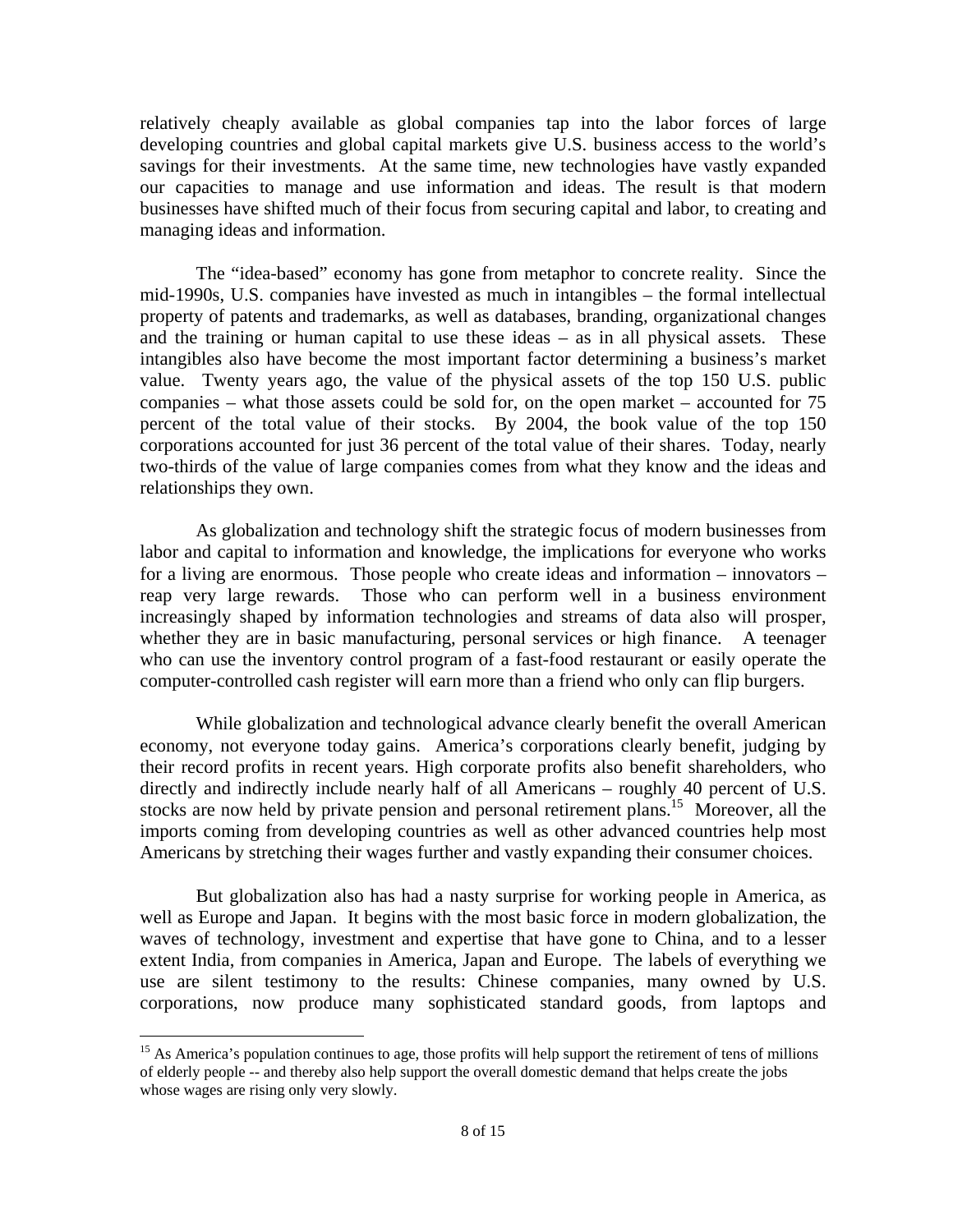semiconductors to video games. They also still make thousands of less sophisticated things that they've been producing for decades, from steel and concrete to furniture and toys – and thanks to all the transfers from companies based in more economically-advanced places, they're producing them much in greater quantities and with higher quality.

The World Bank reports that China's merchandise exports soared more than 1,100 percent in the last 15 years, shooting up from \$62 billion in 1990 to \$762 billion in 2005 (in constant dollars, they're still up 970 percent). And they're still growing by 20 to 25 percent a year. At those levels, China's exports swamp those of its manufacturing rivals in other developing countries – they are almost two-thirds more than all the rest of East Asia, including five times that of Malaysia, six times that of Thailand, and eight times that of Indonesia. Chinese manufacturing exports are also three times those of Mexico, more than six times those of Brazil, and almost 30 percent greater than all of Latin America and the Caribbean nations.

Size alone matters here. Chinese companies, both domestic and foreign-owned, armed with technologies and business methods comparable to or better than those used by producers in scores of other developing countries, can now produce much of what their rivals in Thailand, Mexico or Malaysia have been exporting – and do it in much larger quantities and at lower cost. China's modernization and globalization produce waves of new competitive pressures for scores of industries in dozens of other developing economies. The good news for them is that the fast-growing demand for skilled Chinese labor is pushing up Chinese wages. But it will take years before Chinese wages catch up with those in Thailand and Mexico, much less Korea and Taiwan. In the meantime, Chinese businesses are squeezing these companies in these countries out of many industries and markets*.* But that's not the end of it, because other developing economies adapt to those pressures shifting to other industries – which then increases the competitive pressures on more developed economies. This process is repeated, from industry to industry and country to country, until those pressures reach businesses and workers in the United States.

Here's how it happens. Zhejiang Linhai Guohai Forging Co., a Chinese manufacturer of forged metal parts, expands its production of automobile and motorcycle parts, at prices that undercut producers in Mexico and Thailand, while Donngguan Sunpower Enterprise, Ltd, a large producer of hotel furniture, and the Chinese subsidiary of Perry Ellis International ramp up their operations and undercut rival producers in Malaysia and Egypt. As customers in Munich, Seattle and Seoul learn about it, some less productive makers of metal parts, hotel furniture and apparel in Mexico, Thailand, Malaysia and Egypt are squeezed out of business – and capital and expertise in those countries shifts a bit from those industries. It migrates either down the value scale to agriculture or other commodities, or up that scale to, say, basic electronics or more sophisticated equipment. In either case, the infusion of capital and expertise makes those industries in Mexico, Thailand, Malaysia or Egypt a little more competitive. When the resources shift down the value chain, the result squeezes producers in poorer countries. When it shifts up to more advanced products, the additional capital and expertise for Mexican and Thai electronics manufacturers or Malaysian and Egyptian equipment makers puts new pressures on rival producers in those industries in, say, Korea and Brazil. This process repeats itself, and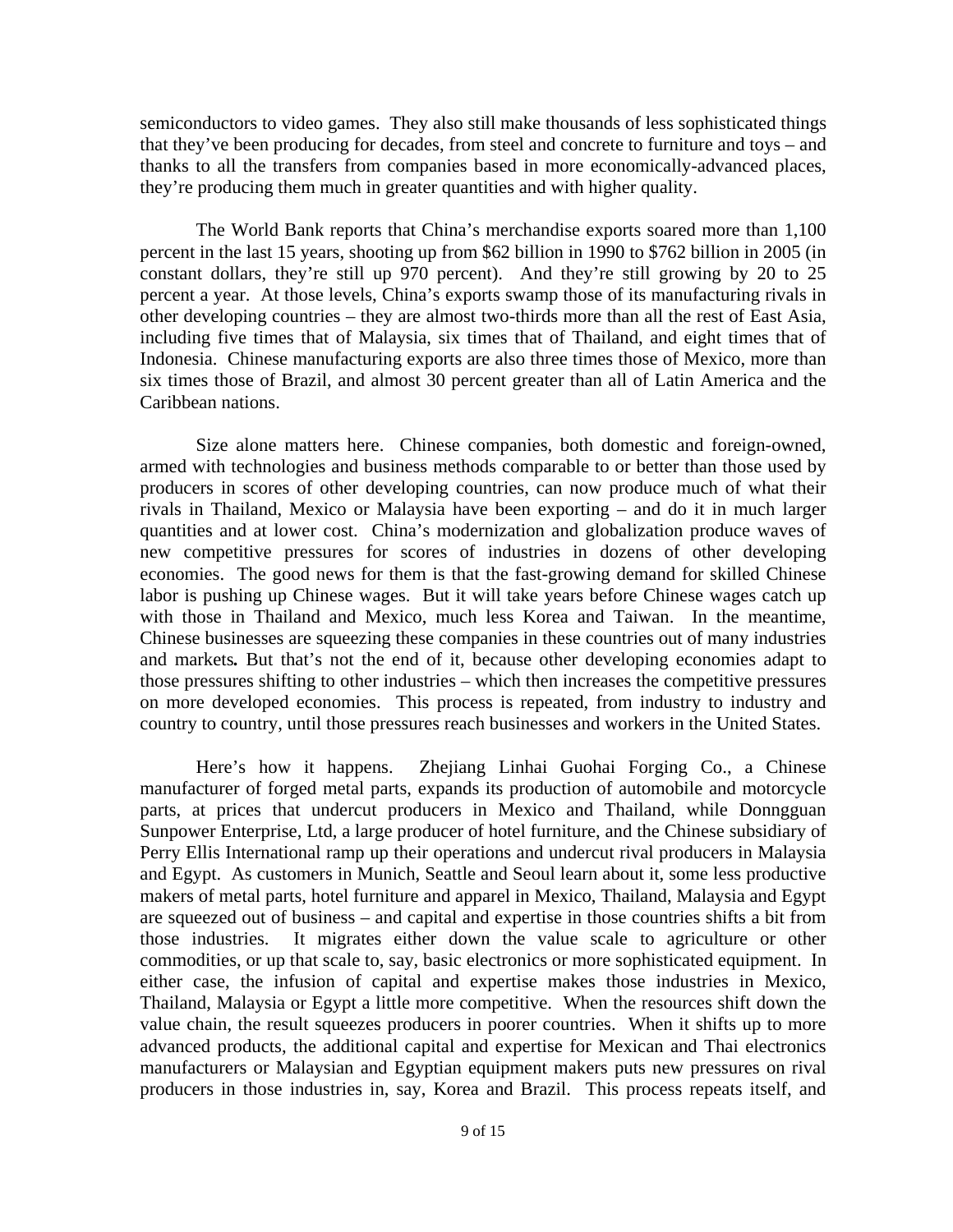capital and expertise shifts a bit in those economies as well, often up the value chain again to, say, LCD makers in Korea and auto producers in Brazil. This time, the new competitive pressures may begin to squeeze LCD producers in Germany and auto makers in the United States.

China's manufacturing sector is so big and diversified that its fast-growing exports are intensifying competition across scores of industries in dozens of countries, ultimately ratcheting up competitive pressures everywhere in the world that is connected through global capital markets and trade. When those competitive pressures finally reach America, they have the same impact as increased competition has in any advanced economy: it makes it harder for companies to raise their prices. For the last several years, thousands of companies in the United States (along with Europe and Japan) have found that they have, as economists put it, less "pricing leverage." But what happens in companies with little pricing leverage when their costs go up? In the United States, the health insurance and energy costs of business have risen by more than 70 percent since 2001, and pension costs for many of them have gone up sharply as well. When a firm's costs increase and competitive pressures prevent it from raising its prices enough to cover those cost increases, it finds other costs to cut. In recent years, most of them have turned to jobs and wages.

This squeeze on the ability of companies to raise their prices when their costs increase is rapidly changing two basic economic dynamics in the American economy. First, it changes the relationship between how fast the economy grows and how many jobs we create. The first evidence came in the 2001 recession, when job losses relative to the actual decline in economic growth were six times greater than in previous postwar recessions. It didn't stop there. Once the recovery took hold, it took four years to get back to prerecession job levels, compared to 18 months in the previous recovery. Five years into the current American expansion, job creation was still running at half the rate of the preceding expansion. Despite this unprecedented slowdown in U.S. job creation, the official unemployment rate has remained low, only because the number of working age Americans looking for jobs has declined even as the economy has grown.

In much the same way, globalization is weakening the long-standing connection between increases in the productivity of workers and the wages they earn. Since 2001, labor productivity in the United States has grown, on average, by more than 3 percent a year. That's the best U.S. performance in decades. Yet, for the first time on record, the average real wages of American workers declined through five years of strong productivity growth. Even counting the value of the employer-paid health insurance and pension contributions whose costs have gone up so much, the average American worker's total compensation has increased little despite the five years of strong productivity gains. Andy Stern, the leader of the Service Employees International Union, recently put it this way:

The challenge in America is not to stop globalization. The real question is how, in the long term, can the jobs that remain in America become decentpaying jobs … If we don't find [the answer], then Alan Greenspan is going to be proved right – the gap between the rich and the rest of the population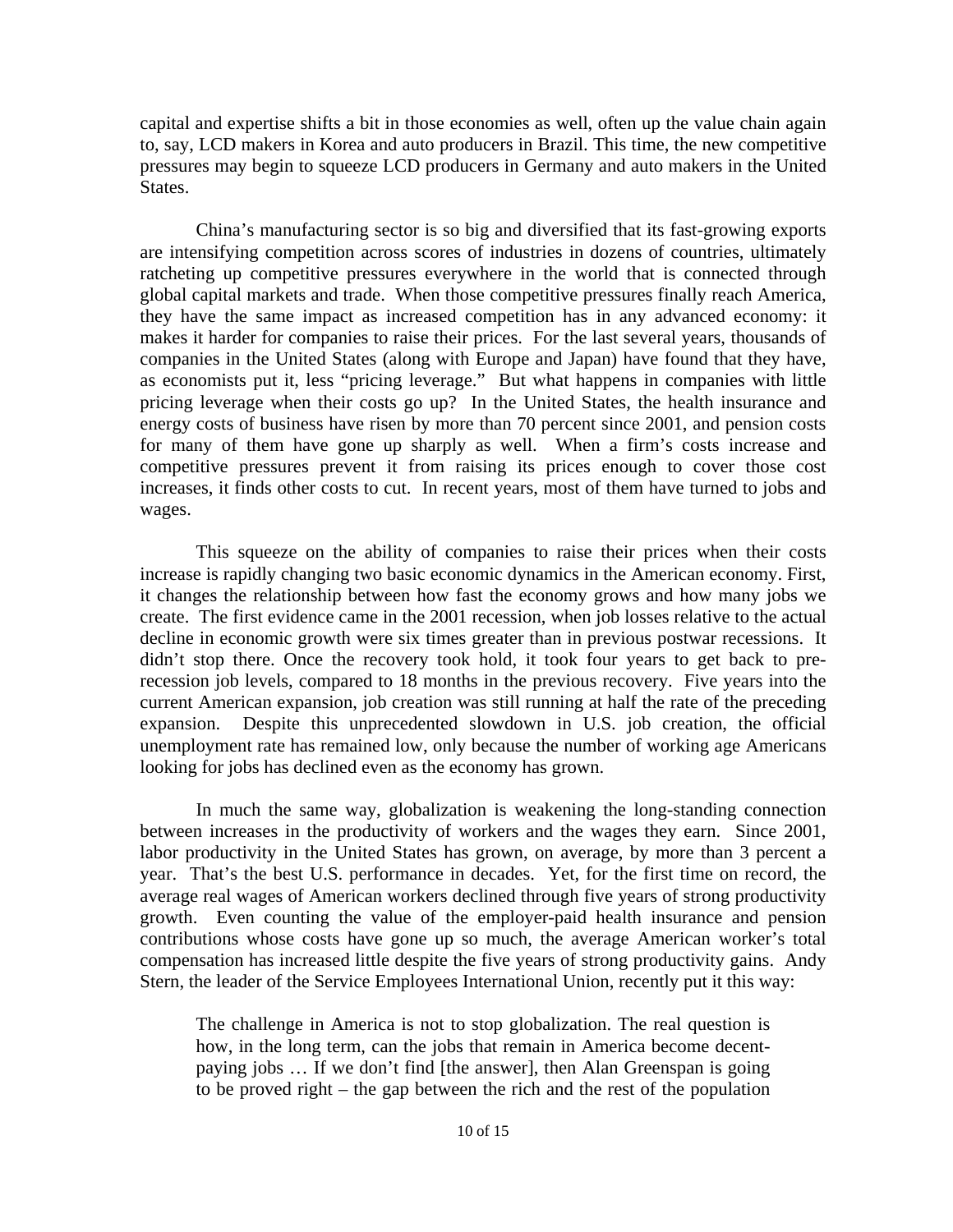is growing so wide and so fast that it's going to threaten democratic capitalism.16

These effects are not limited to the United States. Across most of Europe and Japan, job creation has been weak even by their standards, and wages have declined or stagnated.

These new pressures on jobs and wages will grow even stronger in coming years. The competitive pressures emanating from China are not going away. China's exports should continue to grow by leaps until at least the next global recession – which will also cost jobs and reduce wages in America, Europe and Japan. And in the last six months, our economy has slowed sharply. Looking down the road, as China's lightning economic development continues to push up wages and other costs there in coming years, it should ease some of the initial pressures on rivals in other developing countries. However, India's large and fast-developing manufacturing sector, with wages today that are still a fraction of China's levels, may take its place in this new global process.

## *Where We Go from Here*

1

We cannot entirely avoid these hidden costs of globalization, but we can outsmart and outrun them. There are many proposals to cushion their effects, through measures such as wage insurance. Those measures may help for a while, but by themselves they tacitly accept the underlying dynamics as inevitable and inalterable. A better approach focuses directly on affecting those dynamics. To begin, we will have to relieve some of the cost pressures on businesses which in the more intensely-competitive environment of globalization, hold down wages and job creation even as growth and productivity increase. Reforming our health care and energy practices, in short, is now the number one jobs and incomes issue, and one on which American workers and American businesses have real common cause. Both areas are already major public policy issues. Recognizing how the enormous increases in health care and energy costs of recent years directly and substantially affect wages and jobs should give greater sense of urgency to finally addressing both areas, in specific ways that will slow those increases.

In addition, we also should expand our public investments and other commitments in those areas in which American workers and businesses have advantages in the global economy. In an increasingly idea-based economy, the education of every American child should specifically include advanced skills in information technologies. Every child can and should have continuing access to a personal laptop computer in the school for  $21<sup>st</sup>$ century instruction and at home for their homework. A recent proposal by Alec Ross of One Economy and NDN, "A Laptop in Every Backpack," is a sound and innovative start. Every worker in America also should have access to training in these technologies. Nearly half of our current workers cannot operate a basic computer, principally those workers with relatively few other skills. We can and should create a federal grant program for the country's 1,200 community colleges to use their existing computer labs and personnel to offer free computer training several nights a week to anyone who walks in and asks for it.

<sup>16</sup> http://www.seiu.org/docUploads/Andy%20Stern%20Introduction%20Booklet%2001312006%2Epdf.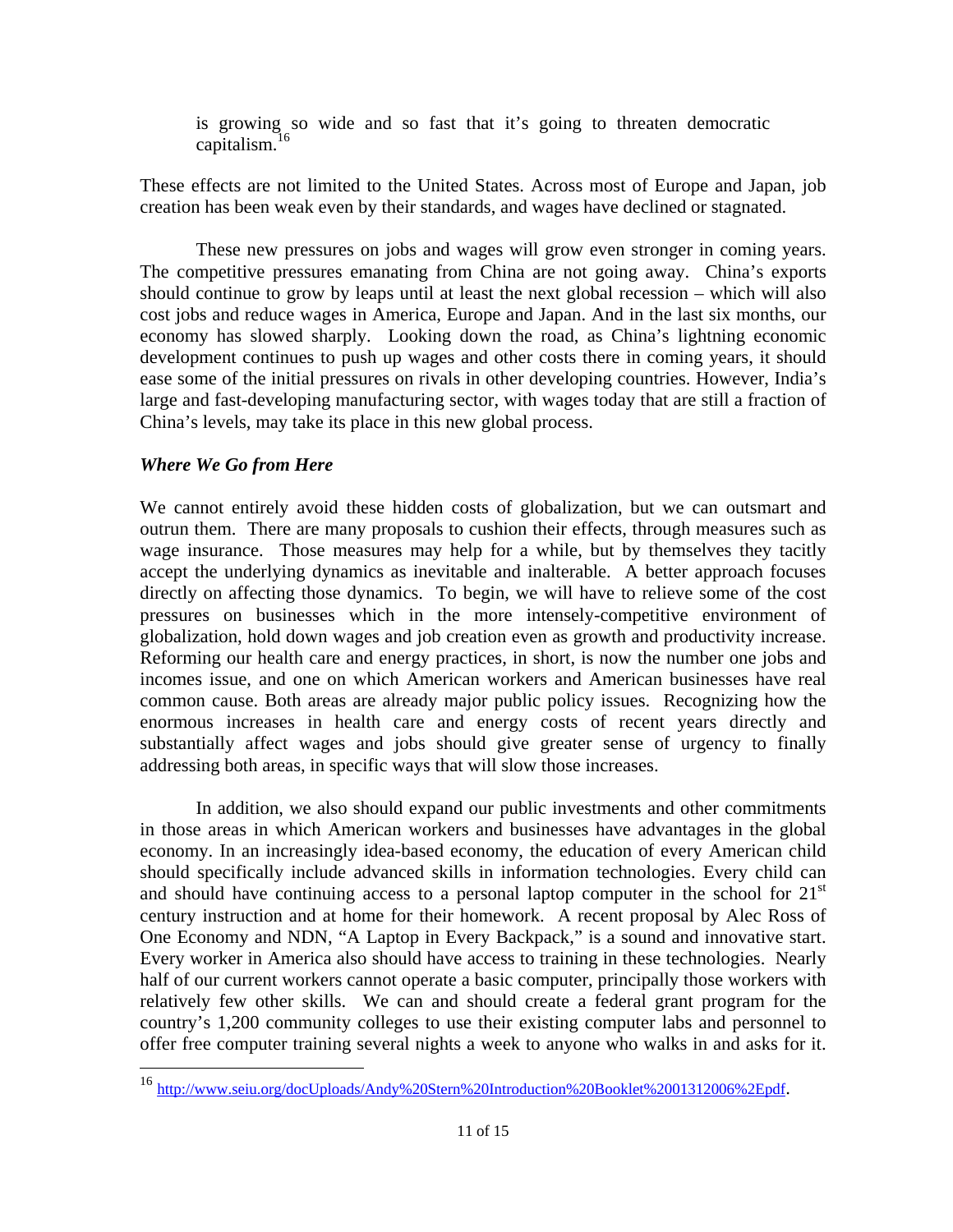Finally, Congress should look at ways to give workers more and better tools to prosper in this more competitive world, such as portable pensions and the passage of the Employee Free Choice Act.

As global competition increases, we also can and should expand public investments in the factors that foster innovation and help all industries grow and become more efficient. The federal government has long supported the nation's infrastructure, basic research and development, and education and training, all of which are essential to creating new business and spreading technological innovation. In recent years, however, our commitments in these areas have contracted sharply. For example, new commuter rail systems in the nation's larger metropolitan areas can not only bring more workers to more jobs, but also help reduce congestion and dependence on fossil fuels and consequent production of greenhouse gases. In addition, greater support for basic R&D in nanotechnologies for energy and health care, and the human genome for health care, can help to develop new business and over time address some of the long-term cost pressures in health care and energy.

Serious commitment to basic health care and energy policy reforms and meaningful new investments in education, training, infrastructure and basic R&D will be costly, especially at the outset. In the meantime, we can finance these necessary investments in many ways. Wasteful spending in other areas, including tax and spending subsidies for some well-connected companies and industries, can be pared back. Recent tax cuts for very high-income individuals, whose incomes have soared as those of average people have stalled, also can be pared back. Given the economy's basic strengths in this period, such steps will not slow down or hamper its growth in any meaningful way.

There are sound reasons to be wary of deficit spending, especially the prospect of sharply-rising federal expenditures for retirement and Medicare benefits as the baby boom begins to retire just a few years from now. These concerns, however, need not preclude our undertaking these commitments and investments. They will create substantial dividends for both the economy and government revenues over time, by bolstering those specific economic areas where the United States either has real advantages or needs real change. In so doing, they should help generate stronger growth and higher incomes, producing the revenues needed to sustain them. In this sense, these commitments and investments will operate like a sound investment that a good business makes, and often borrows to finance.

In addition, globalization itself can reduce some of the traditional costs associated with budget deficits, especially for the United States. As recently as the 1980s and early 1990s, when global capital markets were smaller and less efficient than today, large deficits in a growing economy claimed domestic savings that otherwise would have gone for business investments. As capital markets have gone truly global, the sheer volume and variety of financial assets flowing through the world's economies have blunted those effects because productive American businesses have direct access to the world's savings.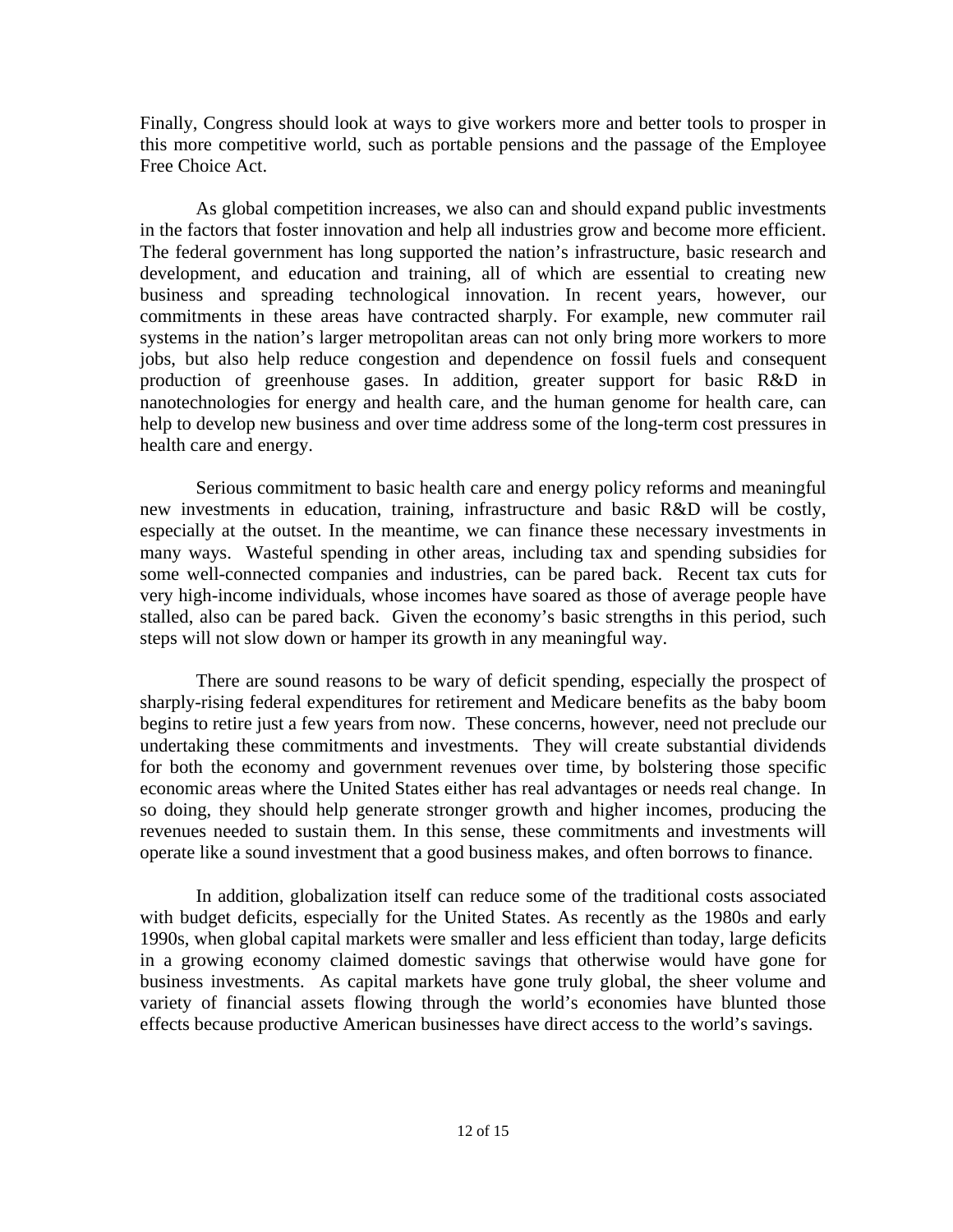For some time, global capital has been growing faster than world GDP, faster than global trade, and faster than worldwide saving.<sup>17</sup> A fair estimate of the global capital pool today is more than \$150 trillion, more than three times world GDP and more than three its size less than 15 years ago.<sup>18</sup> Moreover, the rate at which dollars, yen and euros move from one country to another (and often one currency to another) is accelerating even faster than their quantities, tripling in just the last 10 years and reaching more \$5 trillion a year in 2006.

The fact that global financial assets today are growing faster than global GDP is meaningful. Since these assets are claims on the future, this rapid growth signals that overall, the world's rich people and rich businesses that hold them most of them are bullish about the future – certainly more so than in 1980, when the world's financial assets were growing much more slowly and totaled just 10 percent more than world GDP.

 The unprecedented size of both the global capital pool and capital flows from country to country ultimately reflect the new prosperity of much of the developing world, along with the revolution in information technologies. After the last 15 years of massive transfers of Western investment, technologies and expertise to many countries that had stagnated for decade or centuries – China, India, Malaysia, and Mexico, for instance –their businesses and people are amassing large amounts of new saving and wealth. Modern finance exchanges much of this wealth for corporate bonds, bank deposits, stocks and other kinds of financial assets – economists call this process "securitization" – so that much of this new prosperity ends up in local or national capital pools.

Information technologies play a special role in moving these local and national pools of financial assets into the global capital system, because most of these financial assets now exist in the form of the bytes created, stored and transmitted by those technologies. And no sector has more thoroughly globalized itself than banking and finance. These technologies allow them to not only link up and manage their global operations, but turn physical wealth into securities and financial deposits that unlike paper or gold, can move from account to account and country to country in a nanosecond with no shipping costs. So, while there are relatively limited numbers of businesses in Chile or Indonesia – or even China – that can profitably use all the capital they create and save, firms and wealthy people in Santiago, Jakarta and Shanghai can easily and seamlessly invest their profits and savings in companies in Raleigh, North Carolina and San Jose, California, or lend it to the U.S. government.

There is a cost: Our trade and budget deficits require that we tap into global savings to maintain our business investments, and the result is that a growing share of the U.S. economy and its assets are owned by non-Americans. At last count, 12 percent of all U.S. equities, 25 percent of all U.S. corporate bonds, and 44 percent of U.S. government securities. And the large U.S. current account deficit, comprised mainly of our trade

<sup>17</sup> IMF, Statistical Tables, tables 4, 5, 8, 10, 14, 15, 18, 19.

<sup>&</sup>lt;sup>18</sup> McKinsey Global Institute, "\$118 trillion and Counting: Taking Account of Global Capital Markets," http://www.mckinsey.com/mgi/publications/gcm/index.asp.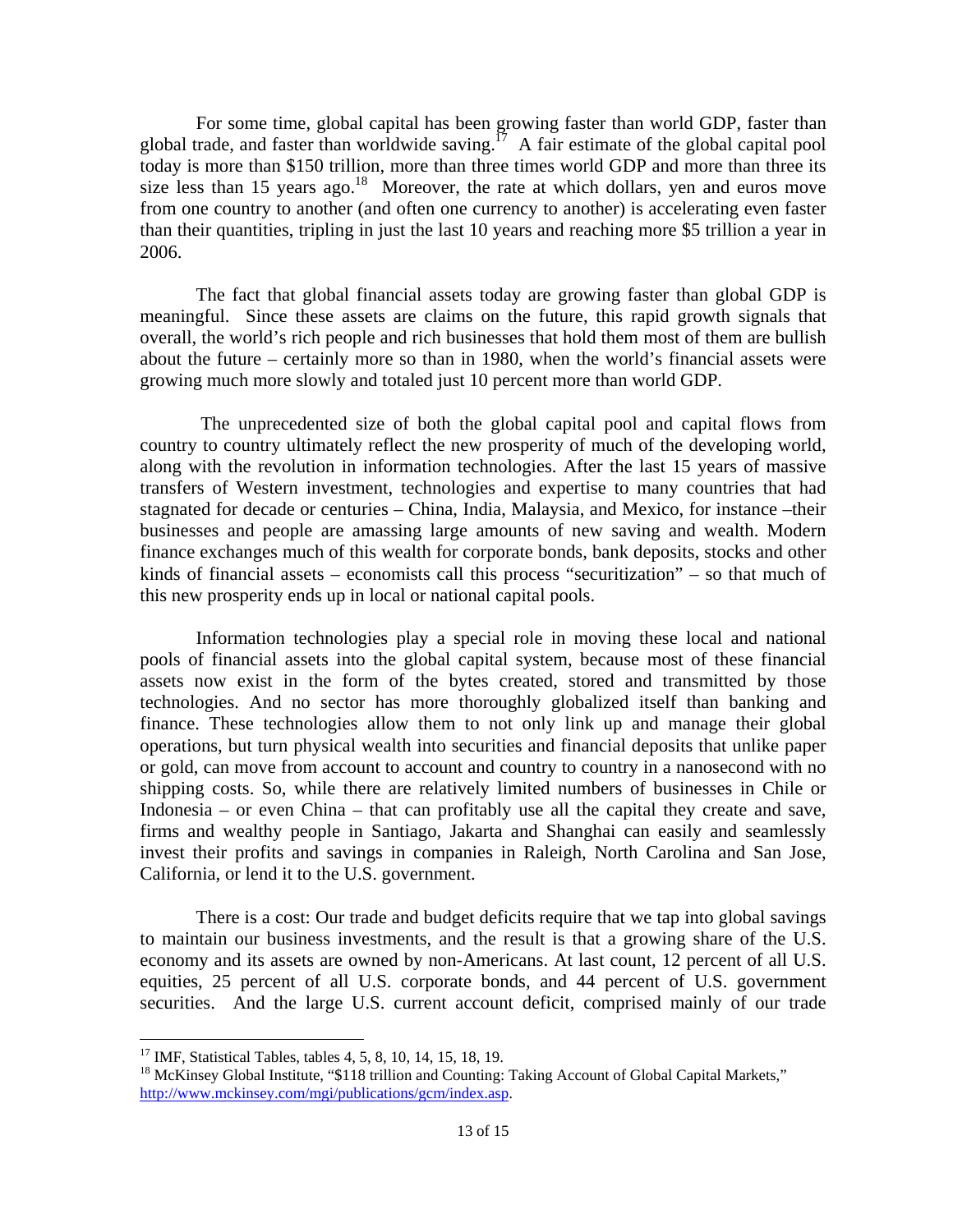deficit, means that every year, we have to borrow hundreds of billions of dollars more from non-Americans. All that borrowing has depressed the value of the dollar, making it more expensive for American and U.S. businesses to invest abroad. It also raises the possibility of an eventual dollar crisis that would drive up U.S. interest rates.

These are all legitimate concerns, and we should take serious steps to increase our domestic savings. With global capital markets continuing to help finance business investment in the United States, these concerns need not delay the public investments and reforms required to better prepare Americans to live and prosper in an economy shaped by globalization and new technologies.